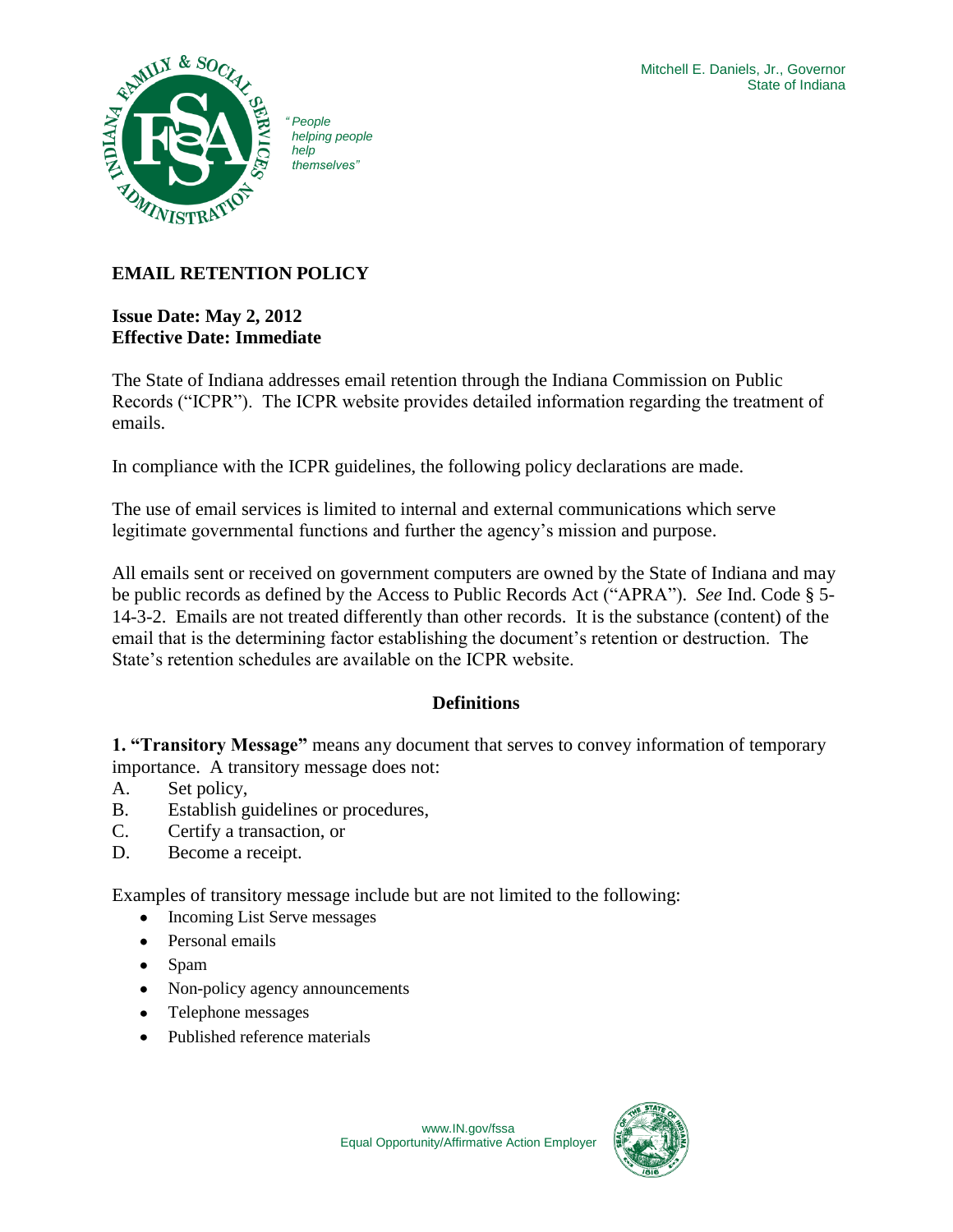- Invitations to meetings and replies related thereto
- "Thank yous"
- Replies to routine questions, e.g. "the address is  $\ldots$  " or "the deadline is  $\ldots$  "
- Out of office replies

**2. "Duplicate Record"** means any email that is sent to multiple people within State government.

# **Retention Policy**

#### A. Three broad categories of emails:

- 1. Transitory and duplicate messages.
- 2. Public records with a less than permanent retention period.
- 3. Public records with a permanent or archival retention period.

# B. Retention guidelines

1. **Transitory and duplicate messages** are not required to be retained and may be deleted. If retention is required of the original, the sender has the obligation to retain the email in accordance with the appropriate retention schedule.

2. **Less than permanent** – Follow the retention period for equivalent hard copy records as specified in a retention schedule. The record must be in either hard copy or electronic format, and be retrievable and interpreted for the legal retention period. An FSSA employee unsure about the capability of electronic retrieval may print out the email and retain it for the period of the record. Agencies may delete or destroy such records only after receiving signed approval from the Commission on Public Records via the State Form 00016, "Records Destruction Notification<sup>"</sup>

3. **Permanent or Archival –** Retention may be in the form of a hard copy printout or microfilm that meets the requirements of 60 IAC 2. The information must be eye-readable without interpretation. Questions concerning microfilm should be addressed to the Commission on Public Records, Micrographics Division at (317) 232-3381.

# **Maintaining Confidential, Deliberative, and/or Privileged Material**

Emails may include information that is confidential and/or privileged, including information that is protected by the attorney-client privilege or the deliberative privilege under APRA. Employees are to protect such information from any intentional, inappropriate, or accidental disclosure. Employees who disclose such information to persons not entitled to receive this information risk waiver of the privilege.

# **Disclosure of Emails Pursuant to APRA**

A. Subject to any exceptions, a request for an email under APRA must be treated the same as a request for any other document. The difficulty of retrieval is not a legitimate reason to deny an APRA request for an email. Emails must remain reasonably accessible throughout the duration of the retention period.